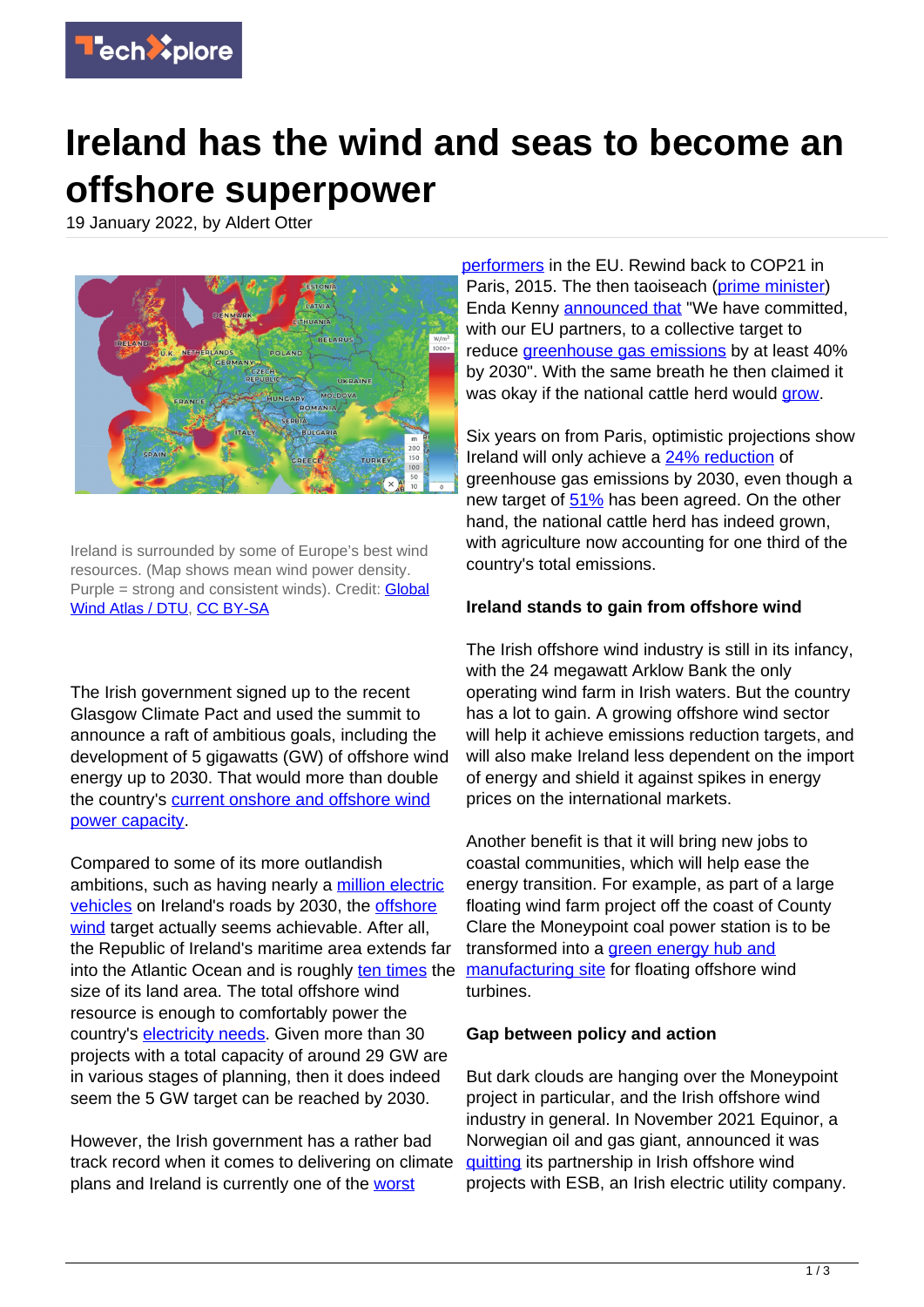

One may question the motives of oil and gas companies for investing in offshore wind, but they are certainly capable of delivering badly needed investments. Part of Equinor's reason was [reportedly](https://www.irishexaminer.com/news/munster/arid-40736667.html) "dissatisfaction with Ireland's regulatory and planning regime".

The Irish government seems undeterred, saying that it was only one company abandoning the offshore wind market while [many others are lined](https://www.irishexaminer.com/news/munster/arid-40736667.html) [up](https://www.irishexaminer.com/news/munster/arid-40736667.html) to take Equinor's place. The government intends to hold renewable energy auctions in 2022 and expects to see construction on offshore wind projects starting in 2025. However, both industry advocates and the government's climate advisers warned this isn't fast enough and that new legislation was needed to reform the planning and [regulatory framework.](https://techxplore.com/tags/regulatory+framework/)

A [Maritime Area Planning Bill](https://www.oireachtas.ie/en/bills/bill/2021/104/) passed into law in December 2021, which would suggest there is some movement on the legislative front. However, the Irish government admits there is still some work ahead to establish an Office of Marine Development Enforcement, develop necessary regulations, and get different state entities to agree on how to engage with the system.

In contrast, the UK government recently announced the development of an [additional 12 GW](https://www.offshorewind.biz/2021/12/13/uk-opens-biggest-ever-contracts-for-difference-round/) of offshore wind **energy**. The Netherlands meanwhile, with a maritime area about 15 times smaller than that of Ireland, has announced the development of an additional offshore wind capacity of 11 GW by 2030, [doubling its target,](https://www.offshorewind.biz/2021/11/11/the-netherlands-plans-to-nearly-double-2030-offshore-wind-target/) while construction of 2 GW is already ongoing.

Clearly Ireland is lagging behind other countries with offshore [wind](https://techxplore.com/tags/wind/) development. Ultimately, it is likely that many of the planned 30 projects will not be built, even with all the required legislation in place. However, at the current pace of legislation it is uncertain if even the 5 GW target will be achieved by 2030.

The coming year will reveal if the Irish government is indeed serious about [offshore wind energy](https://techxplore.com/tags/offshore+wind+energy/) by delivering the necessary legislation, and hopefully avoiding another debacle like the Equinor departure.

This article is republished from [The Conversation](https://theconversation.com) under a Creative Commons license. Read the [original article](https://theconversation.com/ireland-has-the-wind-and-seas-to-become-an-offshore-superpower-174553).

Provided by The Conversation